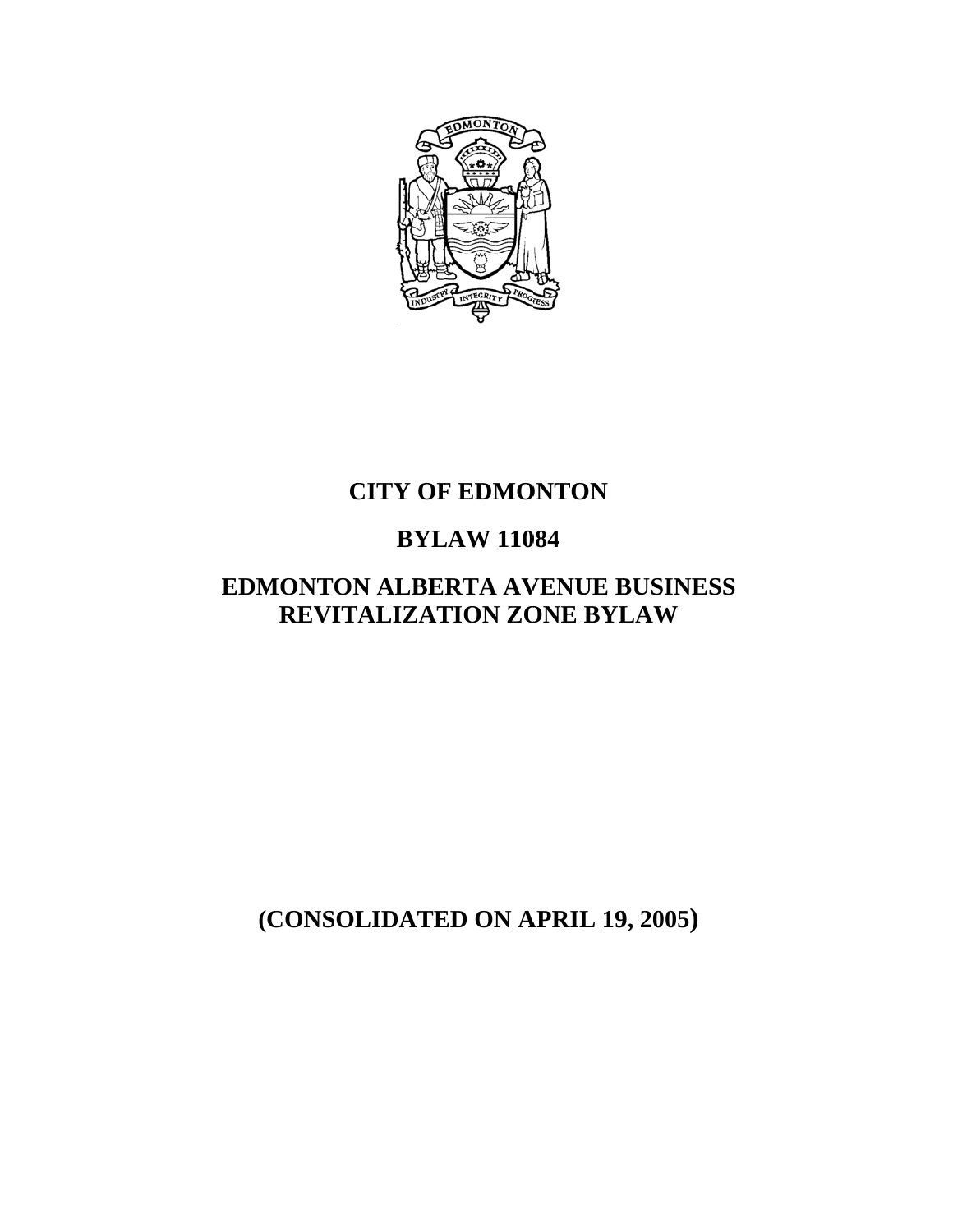### **BYLAW NO. 11084**

## **EDMONTON ALBERTA AVENUE BUSINESS REVITALIZATION ZONE BYLAW**

(S.2, Bylaw 13915, April 19, 2005)

**WHEREAS** the Municipal Council of the City of Edmonton has received a request, appended hereto and forming Appendix "A" to this Bylaw, pursuant to Section 50 of the Municipal Government Act and the Business Revitalization Zone Regulations (Alta. Reg. 377/94), to

- (a) designate a prescribed area as a business revitalization zone;
- (b) designate a name for the zone;
- (c) establish a board for the zone;
- (d) specify the number of board members, describe the term of office of board members, the method of filling vacancies on the board and related matters;
- (e) authorize a business assessment in the zone to be used for the purposes of the business revitalization zone tax, if a council has not passed a business tax bylaw for the municipality.

**AND WHEREAS** on June 23, 1995, notice of the intention of Council to pass this Bylaw was mailed to every person who is shown on the current assessment roll of the City as being assessed for business taxes within the boundaries of the Business Revitalization Zone;

**AND WHEREAS** no petition objecting to the passing of this Bylaw has been received by the Municipal Council of the City;

**NOW THEREFORE** the Municipal Council of the City of Edmonton, duly assembled, enacts as follows:

**DEFINITIONS** 1 In this bylaw, unless the context otherwise requires:

- (a) "**Board**" means all Directors of the business revitalization zone as appointed by Council from time to time;
- (b) "**City**" means the municipal corporation of the City of Edmonton;
- (c) "**Council"** means the municipal council of the City of Edmonton;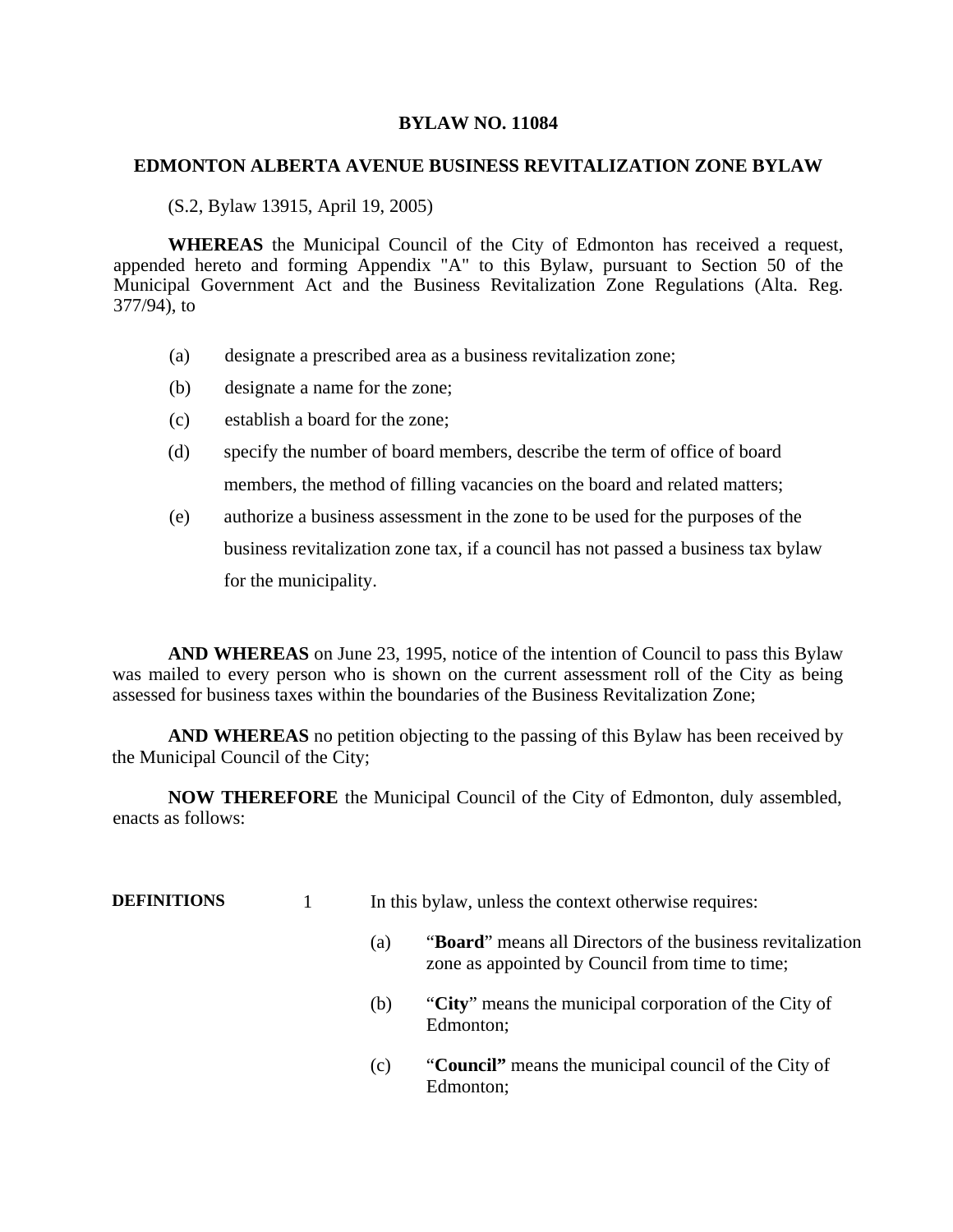|                                                             |                | (d)                                                                                                                                                                                                                                                                                                                                      | "Director" means a person appointed by Council pursuant<br>to section 6 of this bylaw;                                                                                                                     |  |
|-------------------------------------------------------------|----------------|------------------------------------------------------------------------------------------------------------------------------------------------------------------------------------------------------------------------------------------------------------------------------------------------------------------------------------------|------------------------------------------------------------------------------------------------------------------------------------------------------------------------------------------------------------|--|
|                                                             |                | (e)                                                                                                                                                                                                                                                                                                                                      | "Member" means a business assessed for business taxes<br>within the Zone;                                                                                                                                  |  |
|                                                             |                | (f)                                                                                                                                                                                                                                                                                                                                      | "MGA" means the <i>Municipal Government Act</i> , S.A. 2000,<br>c. $M-26$ ;                                                                                                                                |  |
|                                                             |                | (g)                                                                                                                                                                                                                                                                                                                                      | "Person" includes an individual, partnership, association,<br>corporation, trustee, executor, administrator or legal<br>representative; and                                                                |  |
|                                                             |                | (h)                                                                                                                                                                                                                                                                                                                                      | "Zone" means the Edmonton Alberta Avenue Business<br>Revitalization Zone designated in section 2 of this bylaw.                                                                                            |  |
|                                                             |                |                                                                                                                                                                                                                                                                                                                                          | (S.3, Bylaw 13915, April 19, 2005)                                                                                                                                                                         |  |
| <b>DESIGNATION OF</b><br>$\overline{2}$<br><b>THE ZONE</b>  |                | That area, the boundaries of which are outlined on the map<br>attached hereto as Appendix "B" and forming part of this Bylaw,<br>and which are more particularly described in Appendix "C"<br>attached hereto and forming part of this Bylaw, is hereby<br>designated as the "Edmonton Alberta Avenue Business"<br>Revitalization Zone". |                                                                                                                                                                                                            |  |
|                                                             |                |                                                                                                                                                                                                                                                                                                                                          | (S.4, Bylaw 13915, April 19, 2005)                                                                                                                                                                         |  |
| <b>ESTABLISHMENT</b><br><b>OF THE</b><br><b>ASSOCIATION</b> | 3              |                                                                                                                                                                                                                                                                                                                                          | (1) The Board of Directors of the Zone is hereby established as a<br>corporation pursuant to Section $51(2)$ of the Municipal<br>Government Act, under the name "Alberta Avenue Business"<br>Association". |  |
|                                                             |                |                                                                                                                                                                                                                                                                                                                                          | (2) The Corporation hereby established shall consist of Directors<br>appointed from time to time in accordance with Section 6 hereof.                                                                      |  |
|                                                             |                |                                                                                                                                                                                                                                                                                                                                          | (S.5, Bylaw 13915, April 19, 2005)                                                                                                                                                                         |  |
| <b>PURPOSES OF THE</b><br>ZONE                              | $\overline{4}$ |                                                                                                                                                                                                                                                                                                                                          | The objects or purposes for which the Zone are established are:                                                                                                                                            |  |
|                                                             |                | (a)                                                                                                                                                                                                                                                                                                                                      | improving, beautifying and maintaining property in the<br>Zone;                                                                                                                                            |  |
|                                                             |                | (b)                                                                                                                                                                                                                                                                                                                                      | developing, improving, and maintaining public parking;<br>and                                                                                                                                              |  |
|                                                             |                | (c)                                                                                                                                                                                                                                                                                                                                      | promoting the Zone as a business or shopping district.                                                                                                                                                     |  |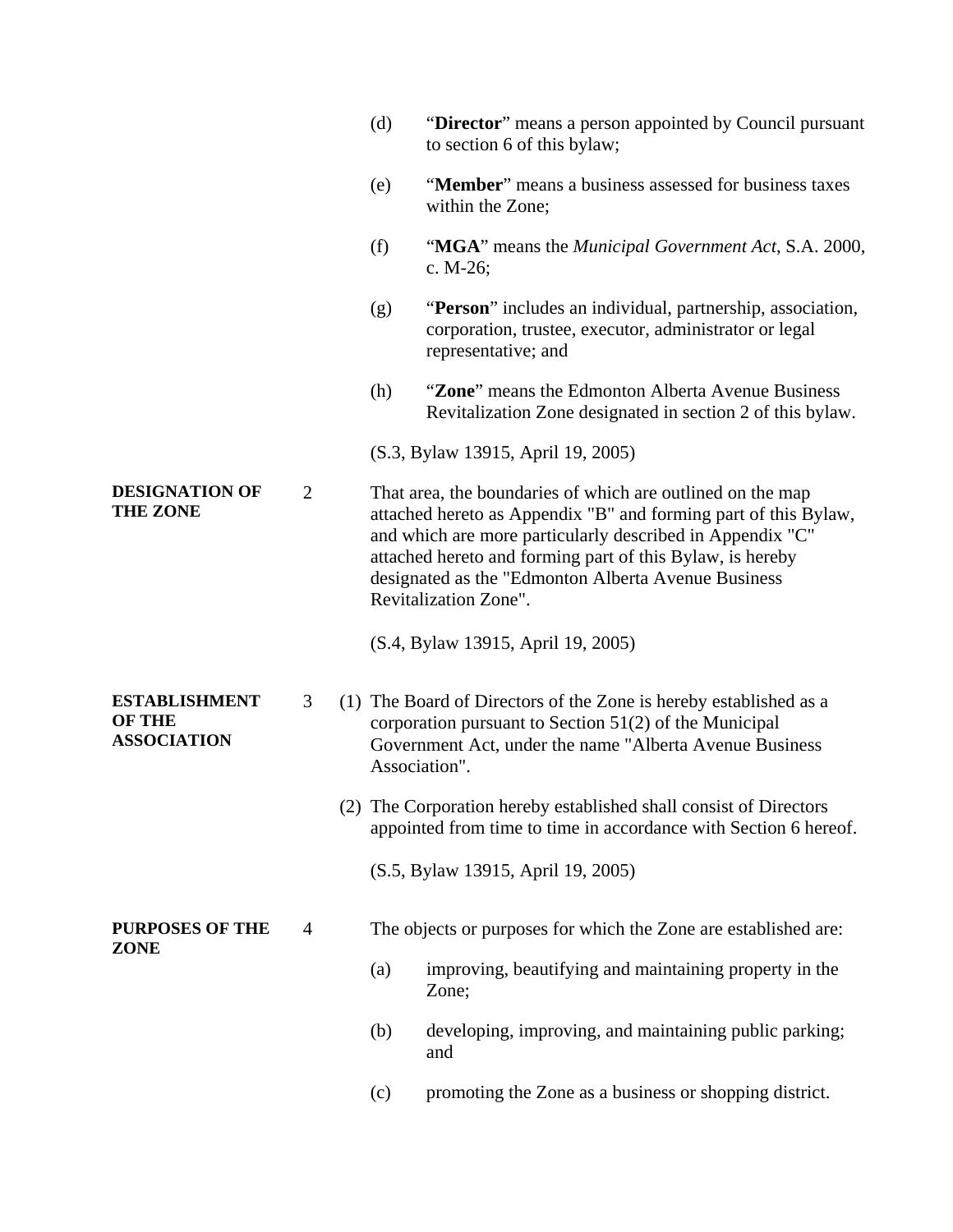| <b>POWERS OF</b><br><b>ASSOCIATION</b>    | 5 | (1) Subject to the provisions of this bylaw and every other applicable<br>bylaw of the City or statute or regulations of the Province, the<br>Zone shall have the power to do all things necessarily incidental to<br>the attainment of its objects.                                                                      |
|-------------------------------------------|---|---------------------------------------------------------------------------------------------------------------------------------------------------------------------------------------------------------------------------------------------------------------------------------------------------------------------------|
|                                           |   | (2) Nothing in this bylaw shall be construed as giving the Zone the<br>power to borrow money or otherwise pledge its assets without the<br>express direction of Council.                                                                                                                                                  |
| <b>DIRECTORS</b>                          | 6 | (1) The Board of the Zone shall consist of fifteen Directors appointed<br>by Council.                                                                                                                                                                                                                                     |
|                                           |   | (2) At the recommendation of the Board, Council may appoint fewer<br>than fifteen Directors.                                                                                                                                                                                                                              |
|                                           |   | (3) Each appointment made by Council is for a term of one year with<br>no maximum number of terms.                                                                                                                                                                                                                        |
|                                           |   | (4) No person shall be appointed as a Director unless that person:                                                                                                                                                                                                                                                        |
|                                           |   | has been nominated in writing, submitted to the Board<br>(a)<br>before close of nominations, for appointment as a Director,<br>by any person in the Zone who is shown on the current<br>assessment roll of the City as being assessed for business<br>taxes with respect to a business carried on within the Zone,<br>and |
|                                           |   | (b)<br>has consented to act as a Director, in writing submitted to<br>the Board prior to that person's appointment.                                                                                                                                                                                                       |
|                                           |   | (5) A majority of existing, appointed members constitutes quorum.                                                                                                                                                                                                                                                         |
| <b>REMUNERATION</b>                       | 7 | (1) The position of a Director is voluntary, and no remuneration will<br>be paid for services as a Director.                                                                                                                                                                                                              |
|                                           |   | (2) Directors shall be reimbursed for expenses necessarily incurred in<br>the performance of duties as a Director.                                                                                                                                                                                                        |
| <b>PROCEDURES FOR</b><br><b>THE BOARD</b> | 8 | (1) The Board shall manage the business and affairs of the Zone.                                                                                                                                                                                                                                                          |
|                                           |   | (2) The Board shall meet at least quarterly and may meet more<br>frequently, as it sees fit, for the dispatch of business.                                                                                                                                                                                                |
|                                           |   | (3) The Directors shall:                                                                                                                                                                                                                                                                                                  |
|                                           |   | elect one of their number as Chair of the Board to preside at<br>(a)<br>all meetings of the Board, and                                                                                                                                                                                                                    |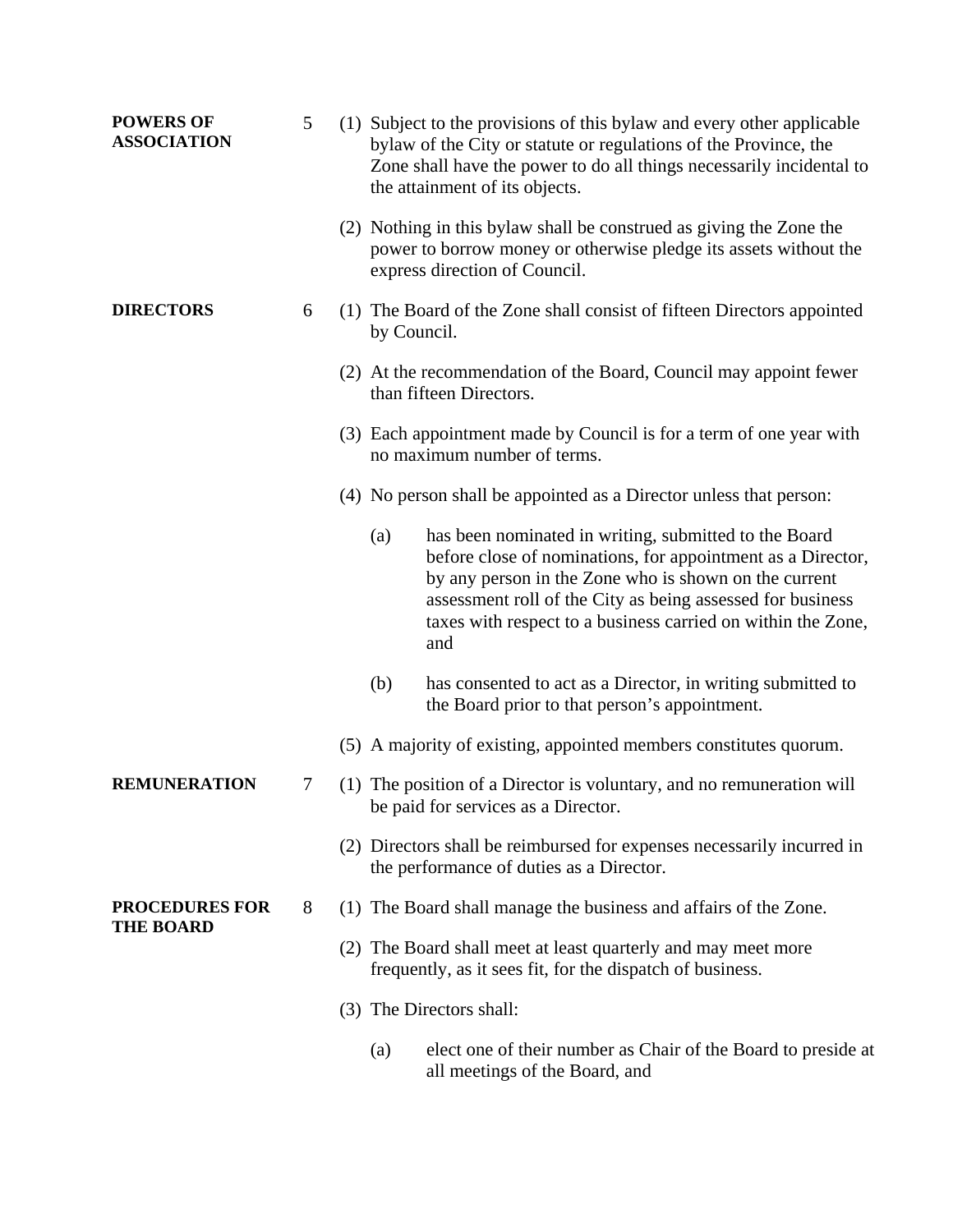|   | determine the period for which that person is to hold office.<br>(b)                                                                                                                                                                                                         |
|---|------------------------------------------------------------------------------------------------------------------------------------------------------------------------------------------------------------------------------------------------------------------------------|
|   | $(4)$ If the Chair is not present within fifteen $(15)$ minutes from the time<br>fixed for the holding of any meeting, the Directors present shall<br>choose one of their number to be the Chair of the meeting.                                                             |
|   | (5) A motion is lost when the vote is tied.                                                                                                                                                                                                                                  |
|   | (6) The Board may delegate any of the Board's powers to a committee<br>or committees consisting of one or more Directors.                                                                                                                                                    |
| 9 | (1) The financial year of the Board is the calendar year.                                                                                                                                                                                                                    |
|   | (2) The Board may appoint such officers of the Zone as the Board sees<br>fit and may specify the powers and duties of such officers and,<br>subject to the provisions of this bylaw, may delegate to any officer<br>such of the powers of the Board as the Board thinks fit. |
|   | (3) If a Director or a Director's family member, as defined within the<br>MGA, has a pecuniary interest in a matter before the Board, the<br>Director shall be precluded from voting or participating in the<br>discussion.                                                  |
|   | (4) The Zone may have a corporate seal, which seal may be adopted or<br>changed from time to time by the Board and on which the name of<br>the Zone shall appear.                                                                                                            |

**FINANCIAL MATTERS** 

- (5) The banking business of the Zone shall be transacted with such banks or financial institutions as the Board may from time to time designate, and shall be transacted in accordance with such agreements, instructions, and delegations of power as the Board may from time to time prescribe.
- (6) The Board shall cause true accounts to be kept of the sums of money received and expended by the Zone and the matter or matters in respect of which such receipts and expenditures take place, all acquisitions and dispositions of property of the Association, and all the assets and liabilities of the Zone.
- (7) The books of account of the Zone shall be kept at such place or places as the Board thinks fit, and no person, other than a Director, an officer, the City Auditor, or an officer, accountant, or other person, whose duty to the Zone or to the Council require that person to do so, shall have any right to inspect any account or book or document of the Zone except as may be authorized by the Board, by Council, or by statute.
- (8) The Board shall, in each year at the time and in the form prescribed by the Council, submit to the Council, for its approval, estimates of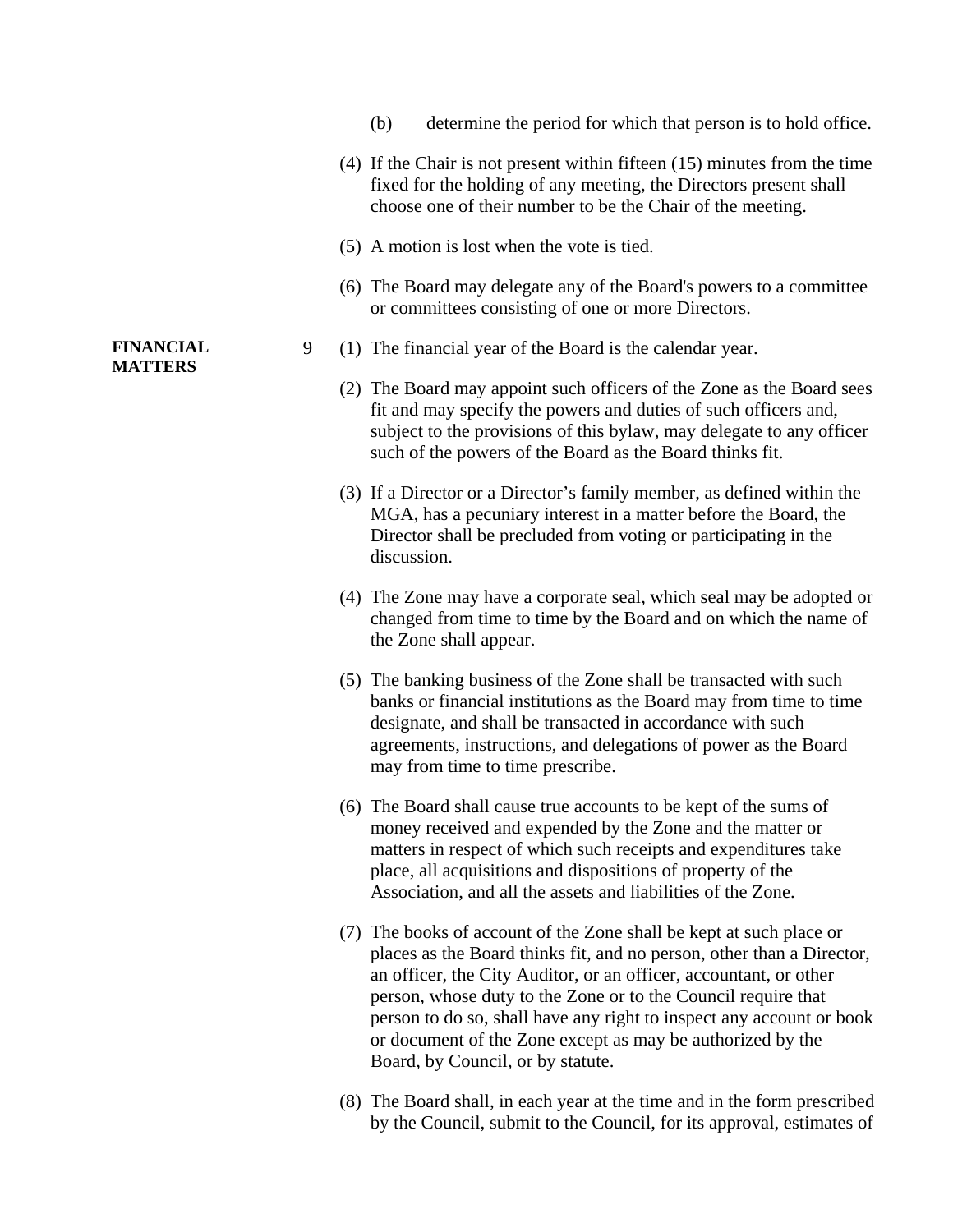revenues and expenditures expected to be received and made by the Zone for the next fiscal year.

- (9) The Board shall present and review these estimates with its Members at the annual general meeting and subsequently revise, if necessary, and approve them prior to their submission to Council.
- (10) The Board shall notify by mail, personal delivery, or a combination of the two, all businesses within the Zone listed in the current assessment roll of the proposed budget, and of the date and place when Council will consider approval of the proposed budget.
- 10 (1) In each calendar year, prior to submitting its estimates of revenues and expenditures to Council, the Board shall hold an annual general meeting of all Members.
	- (2) Written notice of the annual meeting shall be sent by mail, personal delivery, or a combination of the two, to all Members, at least fourteen (14) days prior to the meeting date.
	- (3) At the annual meeting the Board shall:
		- (a) review with Members its estimates of revenues and expenditures for the next calendar year;
		- (b) review with Members any nominations for new Directors from the Members for the next calendar year received by the Board prior to the meeting;
		- (c) seek any additional nominations for new Directors for the next calendar year; and
		- (d) close the nomination period permanently for new Directors for the next calendar year.
	- (4) For the purposes of any vote of the membership during the annual meeting or a special meeting, the following voting procedures shall apply:
		- (a) Each Member shall be entitled to one vote;
		- (b) In order to be eligible to vote, each representative shall present to the Board upon arrival at the meeting, an original signed statement giving the bearer permission to represent the Member in any vote at that meeting; and
		- (c) Motions are passed by a majority of the votes cast by the Members present at the meeting.

**ANNUAL GENERAL MEETINGS AND SPECIAL MEETINGS OF THE BOARD**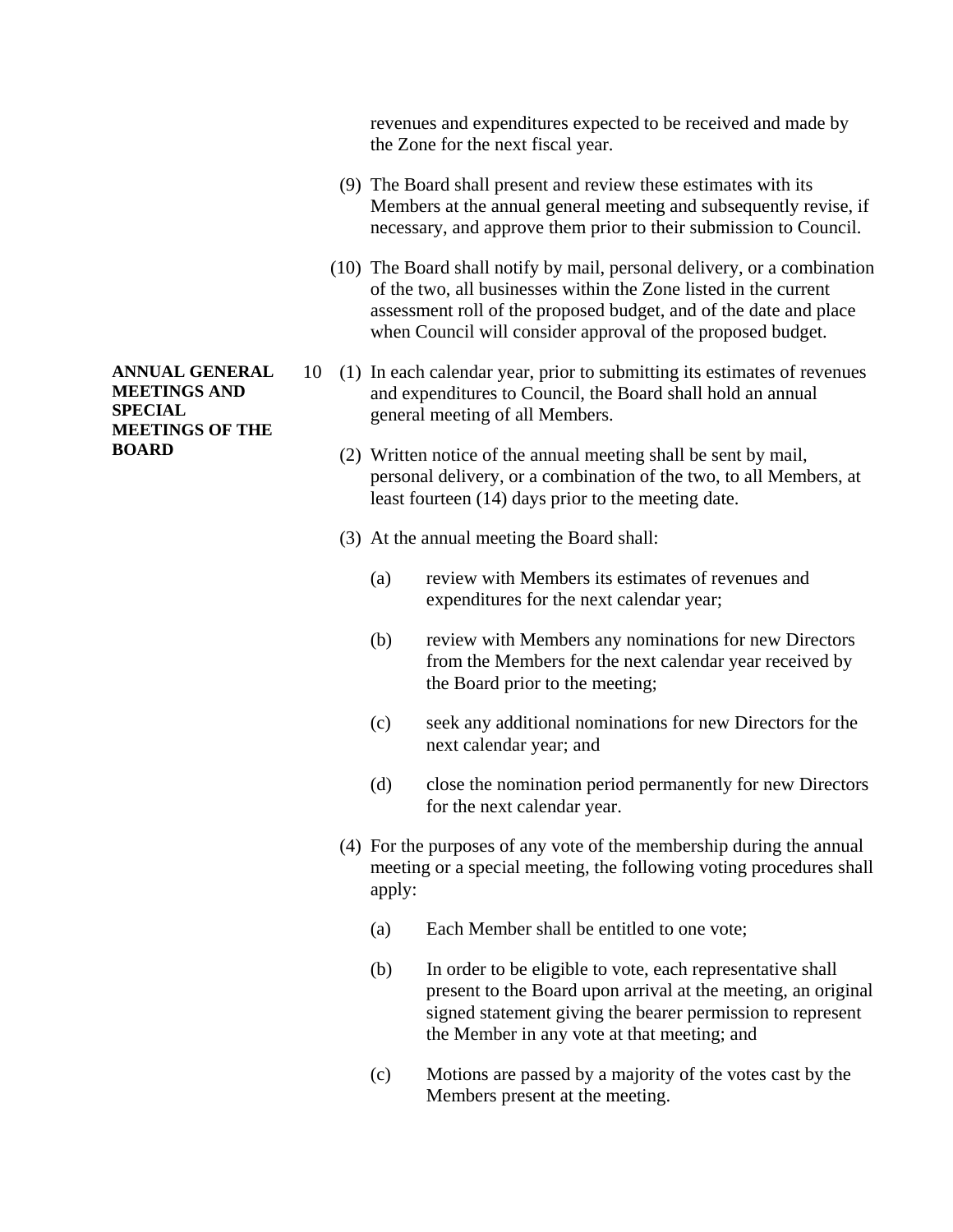## **ANNUAL REPORT** 11 The Board shall prepare and submit to Council an annual report of the activity of the Zone at the time specified by Council, together with an audited financial statement of the Zone comprised of an income and expenditure account and a balance sheet and any other statements and reports required by Council.

(S.6, Bylaw 13915, April 19, 2005)

(NOTE: Consolidation made under Section 69 of the *Municipal Government Act,* R.S.A. 2000, c.L-21 and Bylaw No. 12005, and printed under the City Manager's authority)

Bylaw No. 11084 passed by Council September 13, 1995

Amendments:

Bylaw 11371 - December 10, 1996 Bylaw 13915- April 19, 2005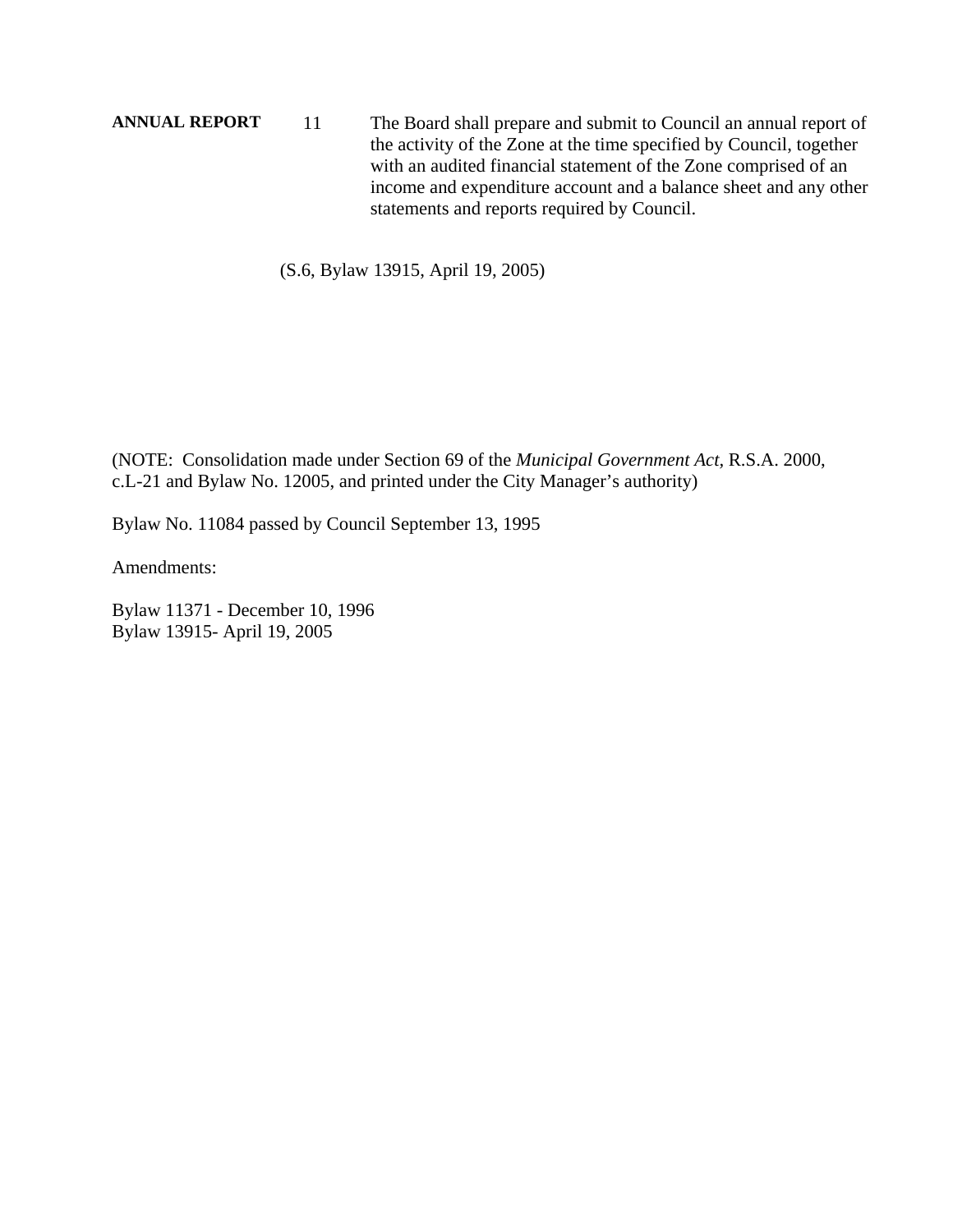June 9, 1995

City of Edmonton City Clerks Office 3rd Floor, City Hall 1 Sir Winston Churchill Square Edmonton, Alberta T5J 2R7

To Whom it May Concern:

The Alberta Avenue Business Association officially requests that the City of Edmonton designate the area described in the following documents as a Business Revitalization Zone.

Sincerely,

S Bluddock

Wilf Brooks Sharon Blacklock Alberta Avenue Business Association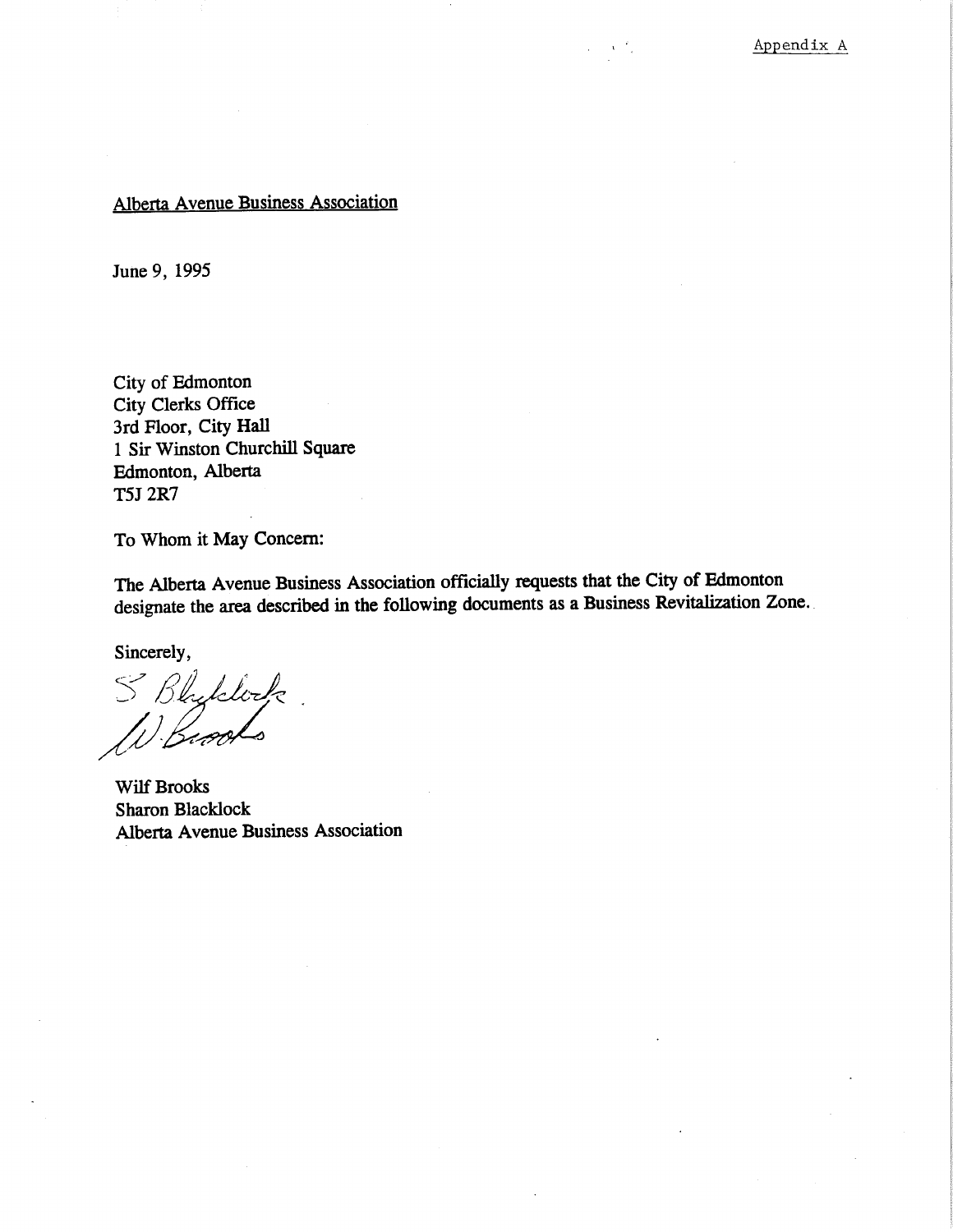

The City of Edmonton disclaims any liability for the use of this map.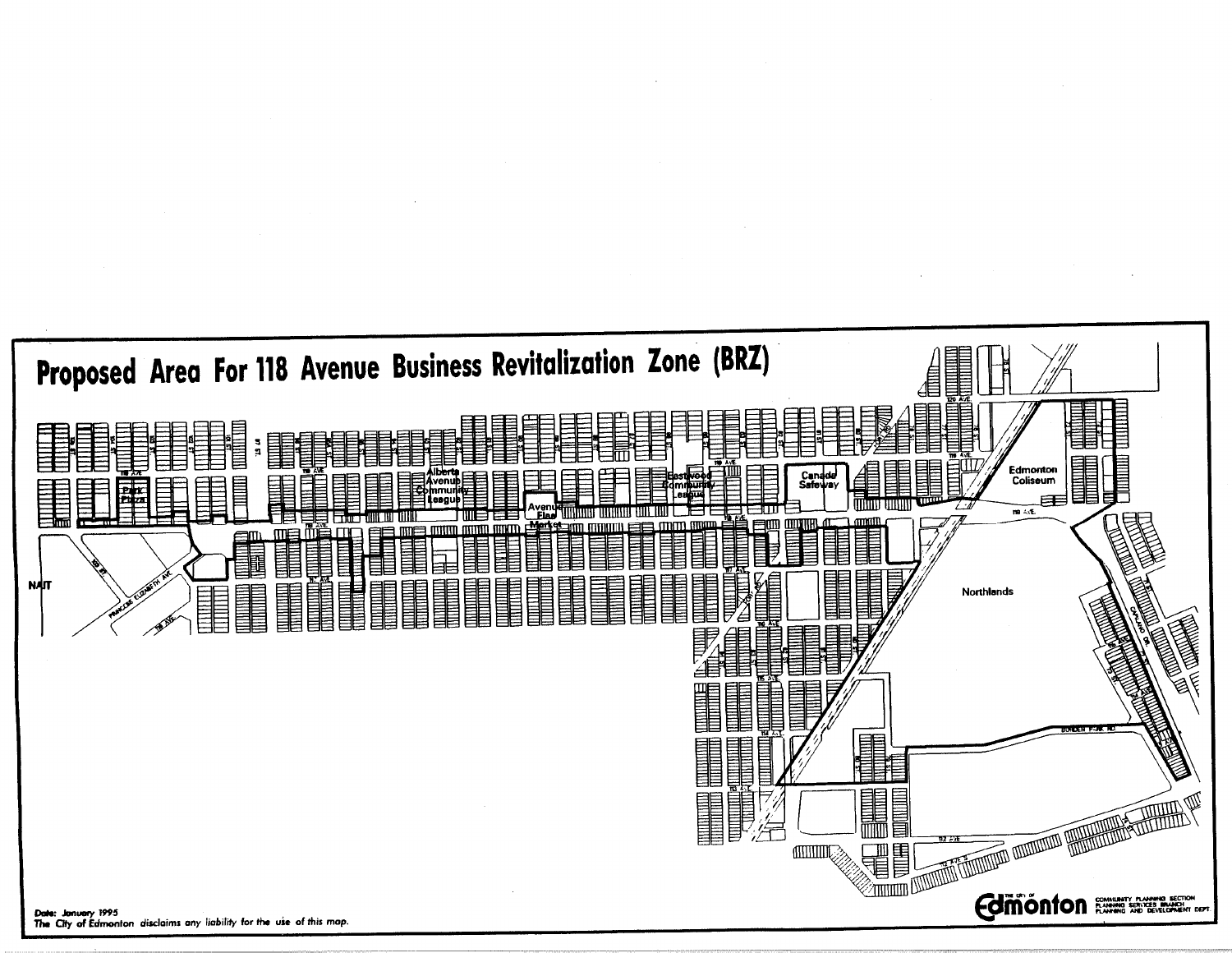DATE:  $\sqrt{2}$ une  $13/95$ 

 $\mathbf{I}$ 

We the undersigned, as duly authorized representatives of the hereinafter named persons, businesses, companies and institutions, HEREBY REQUEST on behalf of said persons, businesses, companies and institutions, THAT THE CITY COUNCIL OF EDMONTON, pursuant to the Alberta Municipal Government Act S.A. 1994, c. M-26 and Business Revitalization Zone Regulation (3), INSTITUTE A BYLAW:

- to designate the 118 Avenue area outlined by the boundaries marked on the attached map as a Business  $a)$ Revitalization Zone and prescribe its boundaries; and
- to establish a board of directors for the Business Revitalization Zone, the board being a corporation called  $b)$ "The 118 Avenue Business Association".

|           | <b>BUSINESS NAME</b>                    | <b>ADDRESS</b>                     | SIGNATURE                | <b>PRINT</b>                                 |
|-----------|-----------------------------------------|------------------------------------|--------------------------|----------------------------------------------|
|           | <u>doenve Chivopvacts</u>               | 113783                             | appermentith             | SBHuderman                                   |
|           | they all the<br>SHOPPERS DRUG MART      | <u> Partis Solaris - Photos.</u>   |                          |                                              |
|           | RICHARD B. HACKMAN DOUGLAD 9452-113 Aul |                                    |                          | <del>LOIS MAS</del> KELL<br>BRUNIO FELICHIER |
|           | CANDLELITE CAFE                         | $8115 - 1189116$                   | $\overline{\mathcal{C}}$ | C Generic                                    |
| $\sqrt{}$ | GUENCE BESINSS CENTRE<br>n napisolo     | $8810 - 118$ ave<br>$11766 - 4756$ |                          | Meinicipii                                   |
|           |                                         | $4505 - 118406$                    | $\star$ $\sim$           | Civille Ellerine                             |
|           |                                         | $9351 - 1184 - 1$                  | <u> Wo X</u>             | FRACE ET DRIGUES                             |
|           | BRANCH<br>ACTA REAS                     | $8804 - 118$ AVE                   |                          | LARRY WEST (MER                              |
|           |                                         |                                    |                          |                                              |
|           |                                         |                                    |                          |                                              |
|           |                                         |                                    |                          |                                              |
|           |                                         |                                    |                          |                                              |
|           |                                         |                                    |                          |                                              |
|           |                                         |                                    |                          |                                              |
|           |                                         |                                    |                          |                                              |
|           |                                         |                                    |                          |                                              |
|           |                                         |                                    |                          |                                              |
|           |                                         |                                    |                          |                                              |

WITNESS <u>SPALL</u>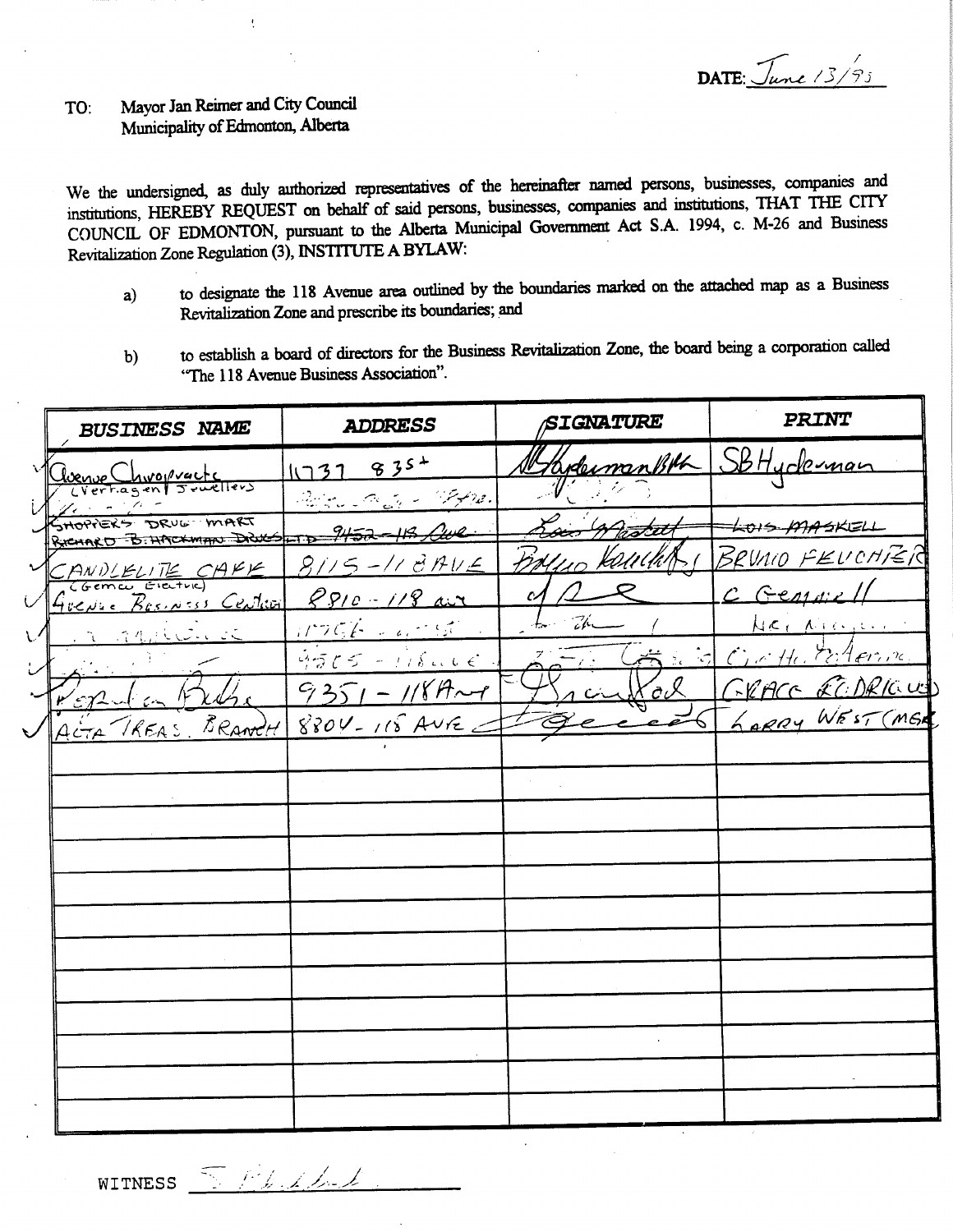DATE:  $\sqrt{Im(13/75)}$ 

We the undersigned, as duly authorized representatives of the hereinafter named persons, businesses, companies and institutions, HEREBY REQUEST on behalf of said persons, businesses, companies and institutions, THAT THE CITY COUNCIL OF EDMONTON, pursuant to the Alberta Municipal Government Act S.A. 1994, c. M-26 and Business Revitalization Zone Regulation (3), INSTITUTE A BYLAW:

- to designate the 118 Avenue area outlined by the boundaries marked on the attached map as a Business  $a)$ Revitalization Zone and prescribe its boundaries; and
- to establish a board of directors for the Business Revitalization Zone, the board being a corporation called  $b)$ "The 118 Avenue Business Association".

| <b>BUSINESS NAME</b>                                   | <b>ADDRESS</b>                        | SIGNATURE | <b>PRINT</b>                    |
|--------------------------------------------------------|---------------------------------------|-----------|---------------------------------|
| GEORGE'S CYCLE                                         | 9340-118 AVE                          |           | RON MOORE                       |
| $\frac{171 f_1 - 279 - 211 f_2}{256999995 - 2745 m^2}$ | $915 - 115 - 9121$                    |           | WIF RECKS                       |
|                                                        | $450 - 115$ $4.5$                     | icro bret | $k = 12500, 3 - 11520$          |
| Nonvood Exchange                                       | $4409 - 119$ $AU =$                   |           | CHARLES ZOHNER                  |
| Burre Travel Suc                                       | $11733 - 9557$                        |           | Henry Way de Tra                |
| <u> 10/ar Bear Health</u>                              | 9342-118 ave                          |           | <u>Venda Bradboury</u>          |
| ALFIE MYHRE'S MUSK                                     | $8735 - 118$ NUE                      |           | ALFIE MYHRE<br>Contract 1880 mm |
|                                                        | COCCHOOL CHERKEENER                   |           |                                 |
| Haron Black                                            |                                       |           | Sharon Blacklock                |
| Inited Small Business                                  | $8811118$ Ave 202<br>$8901 - 115$ fve |           | LCM-Glone                       |
| Glalan Drugs<br>Ĺ                                      |                                       |           |                                 |
|                                                        |                                       |           |                                 |
|                                                        |                                       |           |                                 |
|                                                        |                                       |           |                                 |
|                                                        |                                       |           |                                 |
|                                                        |                                       |           |                                 |
|                                                        |                                       |           |                                 |
|                                                        |                                       |           |                                 |
|                                                        |                                       |           |                                 |
|                                                        |                                       |           |                                 |
|                                                        |                                       |           |                                 |
| WITNESS                                                |                                       |           |                                 |
|                                                        | レルプカン                                 |           |                                 |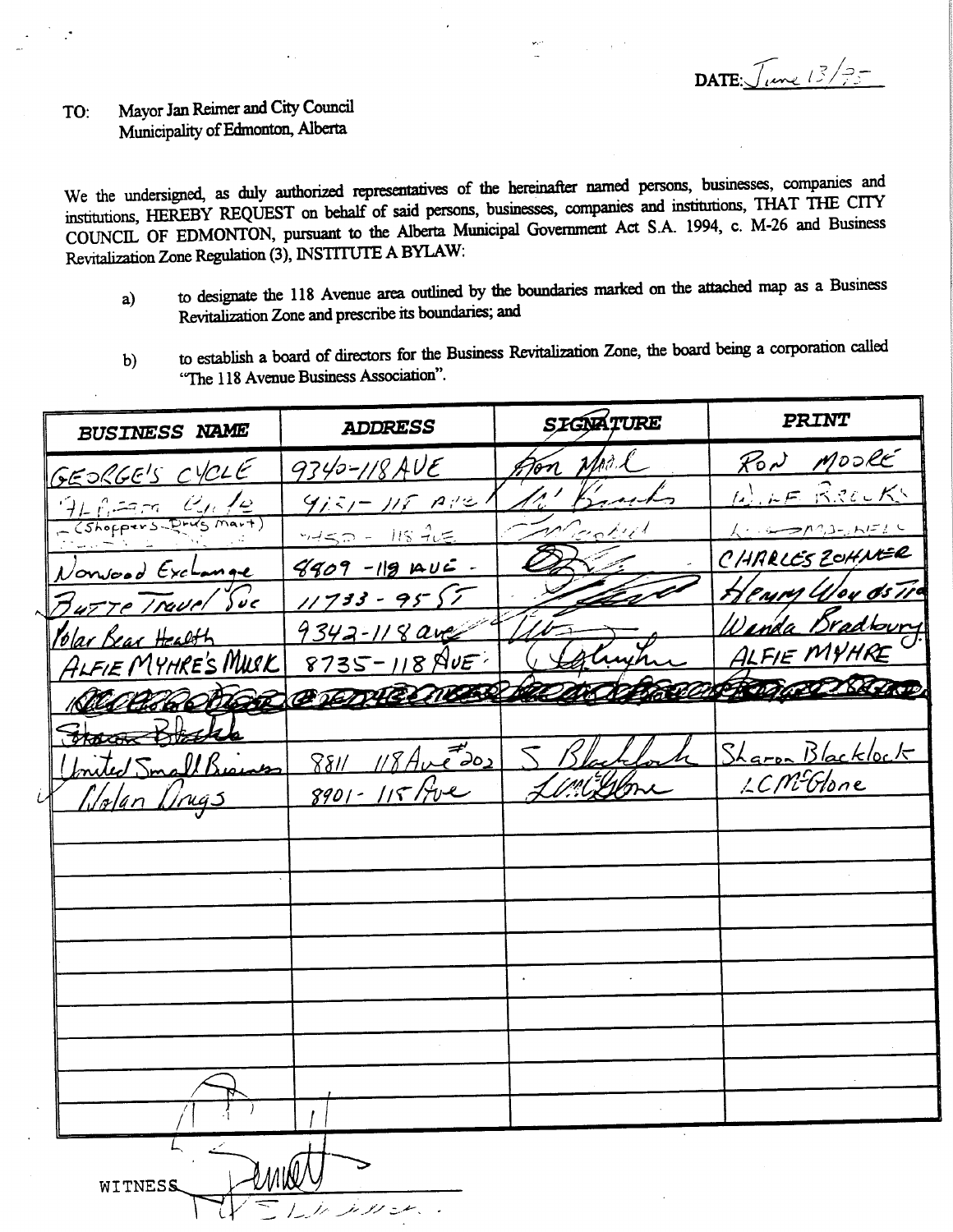DATE:  $J_{\mu\nu}$  /  $\frac{2}{\pi}$ 

We the undersigned, as duly authorized representatives of the hereinafter named persons, businesses, companies and institutions, HEREBY REQUEST on behalf of said persons, businesses, companies and institutions, THAT THE CITY COUNCIL OF EDMONTON, pursuant to the Alberta Municipal Government Act S.A. 1994, c. M-26 and Business Revitalization Zone Regulation (3), INSTITUTE A BYLAW:

- to designate the 118 Avenue area outlined by the boundaries marked on the attached map as a Business  $a)$ Revitalization Zone and prescribe its boundaries; and
- to establish a board of directors for the Business Revitalization Zone, the board being a corporation called  $b)$ "The 118 Avenue Business Association".

| <b>BUSINESS NAME</b>                                                                    | ADDRESS                 | ŞIGNATURE                        | <b>PRINT</b>             |
|-----------------------------------------------------------------------------------------|-------------------------|----------------------------------|--------------------------|
| <u>WILLIAM B. BAZIUK F.C.</u>                                                           | 1201, 881 - 113 AVE     |                                  | $W.$ BAZ14/              |
|                                                                                         | $9136 - 118$ Ave        | lat Stellnikey                   | PAT Steinkey             |
| <u>Flowing By Ty Lens</u><br>Stringess Elizabeth Tres <sup>ist</sup> ar<br>Douilas Domé | <u>lol29 Prinositiz</u> |                                  | Dowles Dehr              |
| 4 Ien E Trapics                                                                         | $9544 - 1186 - 6$       |                                  | Jeff Verestre            |
| $T1 - 111$                                                                              | $4247 - 11870c$         | $\sqrt{1.4}$ 4 $\prime$ 1        | $(14,146e \in 161)$      |
| THE LUCCACE CENTER                                                                      | $9325 - 1180$           |                                  | STOUER                   |
| <u> Jean's Furniture</u>                                                                | 11305-94 st             |                                  | Derithy Kamle            |
| <u>Leonie Pontanowi</u>                                                                 | $(155 - 1)$             | - 11 / A<br><u>Filled Client</u> | $H$ (tipe $_F$ ansc till |
| SELECTA RAKERY                                                                          | <u> 1741 - 93 st</u>    | WA X                             | UPLDE RETAR              |
| SPICE VILLAGE                                                                           | $9419 - 118446$         | 41                               | AMMAD WALI               |
| MARAGO FARMA                                                                            | 9495187E                |                                  | AHMENFARHAH              |
| DAIRY Queen                                                                             | $9025 - 118406$         | mu                               | MICHAZL ZUNA             |
| ATTEN LICKY TERTURE REST                                                                | $887 - 118$ ME          |                                  | ALAIN CHEW               |
| $H/M_{\lambda}$ ) n $H$ read of                                                         | $S_{16}$ 60 - 118 m     |                                  | CRACC RODRING            |
| Action Muffler                                                                          | $8065 - 118$ Ave        |                                  | Ani Lecha                |
|                                                                                         |                         |                                  |                          |
|                                                                                         |                         |                                  |                          |
|                                                                                         |                         |                                  |                          |
|                                                                                         |                         |                                  |                          |
|                                                                                         |                         |                                  |                          |
|                                                                                         |                         |                                  |                          |

 $\frac{\zeta}{2}$ 

WITNESS SPARIA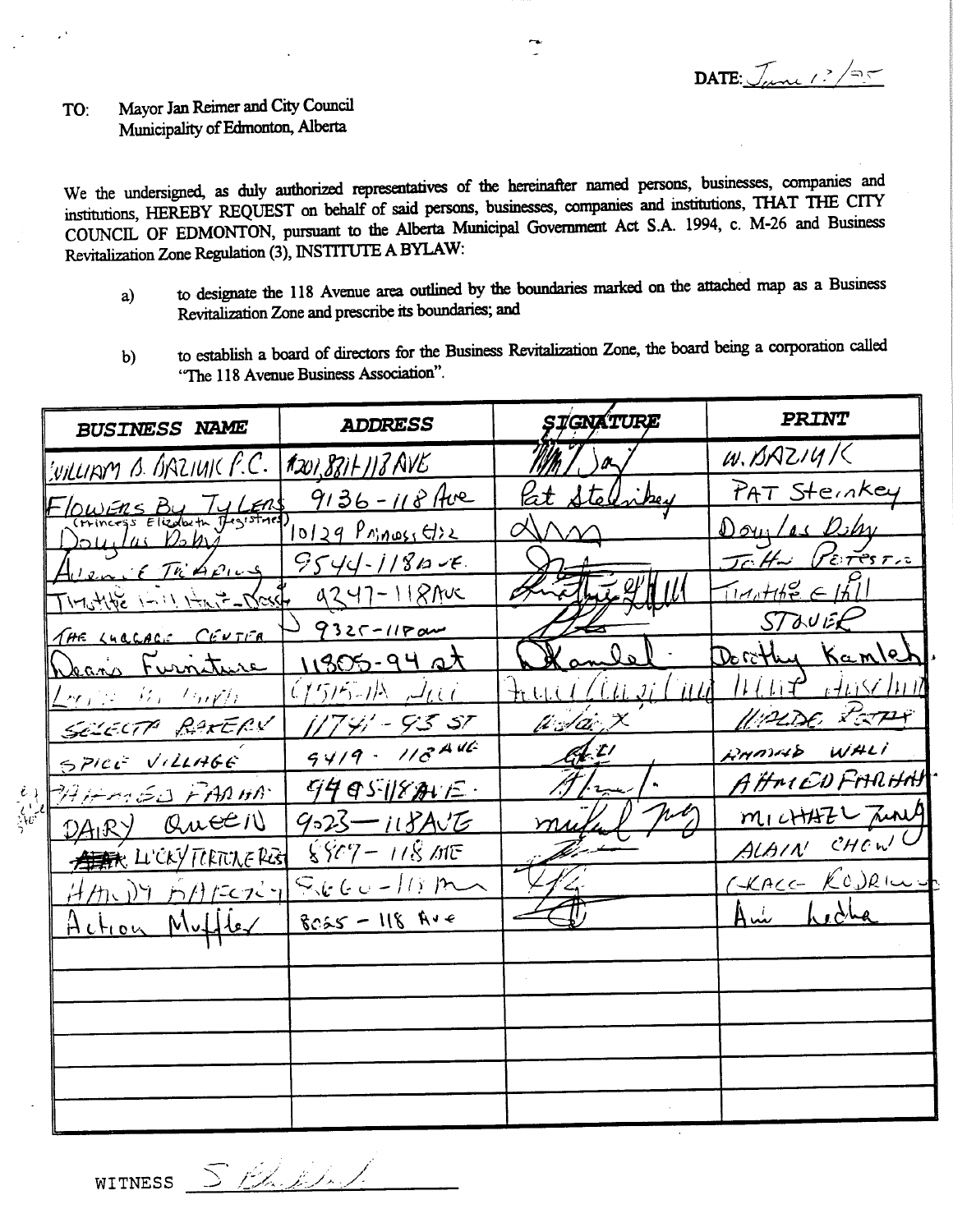$5,95$ DATE:

We the undersigned, as duly authorized representatives of the hereinafter named persons, businesses, companies and institutions, HEREBY REQUEST on behalf of said persons, businesses, companies and institutions, THAT THE CITY COUNCIL OF EDMONTON, pursuant to the Alberta Municipal Government Act S.A. 1994, c. M-26 and Business Revitalization Zone Regulation (3), INSTITUTE A BYLAW:

- to designate the 118 Avenue area outlined by the boundaries marked on the attached map as a Business  $a)$ Revitalization Zone and prescribe its boundaries; and
- to establish a board of directors for the Business Revitalization Zone, the board being a corporation called  $b)$ "The 118 Avenue Business Association".  $\mathbf{I}$

| <b>BUSINESS NAME</b>                                              | <b>ADDRESS</b>                                                                                               | SIGNATURE              | PRINT                                                                                                                           |
|-------------------------------------------------------------------|--------------------------------------------------------------------------------------------------------------|------------------------|---------------------------------------------------------------------------------------------------------------------------------|
| OLFES GARAGE 8314 LIBAUE                                          |                                                                                                              |                        | KE WOLFE                                                                                                                        |
| Undon'                                                            | $h = 1724 - 118$                                                                                             |                        | KIEN LEE                                                                                                                        |
|                                                                   | 8368-118810E                                                                                                 |                        | $\forall$ e/ $\forall$                                                                                                          |
| $\mathcal{A} \propto \mathcal{A}$                                 | アデき ズ<br>7. metal.                                                                                           | $2\,e^{-2}$            | 安定ボルク                                                                                                                           |
| n Miller Co<br>سرائے الممبر                                       | $\mathscr{C}$ by the state $\mathscr{D}_L$                                                                   |                        | 17イム/8                                                                                                                          |
| アルストラ アングル<br>$\label{eq:3} \mathcal{A}=\mathcal{A}\mathcal{M}$   | $\forall \mathcal{H}\mathcal{H}^{\vee}\rightarrow\mathcal{H}\mathcal{C}$ $\mathcal{H}\mathcal{L}\mathcal{E}$ | <u>. (d. M. Ut. 74</u> | $\left\langle \cdot \right\rangle_{D_{\text{A}}\cup\text{C}}\subset \left\langle \cdot \right\rangle_{\text{C}}\cap \mathbb{Z}$ |
| $\approx 22.3$<br>لیا است.<br>البانیات السلام                     | 6/43.1/2.7.                                                                                                  |                        | $4.255.0 - 80.60$                                                                                                               |
| $\sum_{\mathbf{z}}$<br>نمدى اسد                                   | $9410 - 115$ thang                                                                                           | パマの                    | Rahiman                                                                                                                         |
| $(3 + 2)$                                                         | $\mathcal{L}_{\mathcal{A}}$ , $\mathcal{L}_{\mathcal{A}}$ , $\mathcal{L}_{\mathcal{A}}$                      |                        | $\mathbb{Z}$ $(12221)$                                                                                                          |
| 'oe Vi                                                            | 737-118 Ane                                                                                                  | un uson                | EKG US ON<br><u>"Liayk"</u> A                                                                                                   |
| inun.<br>$\frac{2\pi x}{\sqrt{2}}$                                | ストスマーハスロバ                                                                                                    |                        | Mira Kaywung                                                                                                                    |
| $m$ cs<br>$\mathcal{L}$                                           | $118$ m<br>26                                                                                                |                        |                                                                                                                                 |
| ran i                                                             | RESS - 17 <u>9 B</u>                                                                                         |                        | REVERICY CLACKER<br>Dout Suluhub                                                                                                |
| $0$ erks                                                          | 'CHO -//SAul                                                                                                 | mondo Klains           | RHONDA KEARNS                                                                                                                   |
| IninCaks                                                          | 10412 118 ave                                                                                                |                        | BRENDA.<br>- RUSS                                                                                                               |
| DICKERING AL'S                                                    | $8812 - 118$ Are<br>1) Y16-118 AVE                                                                           |                        | MIKE ANDERSON.                                                                                                                  |
| THE BYND DUCK<br>Boston Viera (marcializarda) 10115 PENESSELIZANE |                                                                                                              |                        | Coron Nanct.                                                                                                                    |
|                                                                   | 11845.7354 Shit                                                                                              |                        | $D_{\nu}$ Percis                                                                                                                |
| GRUM INN                                                          |                                                                                                              |                        |                                                                                                                                 |
|                                                                   |                                                                                                              |                        |                                                                                                                                 |

WITNESS <u>S. Charles Company</u>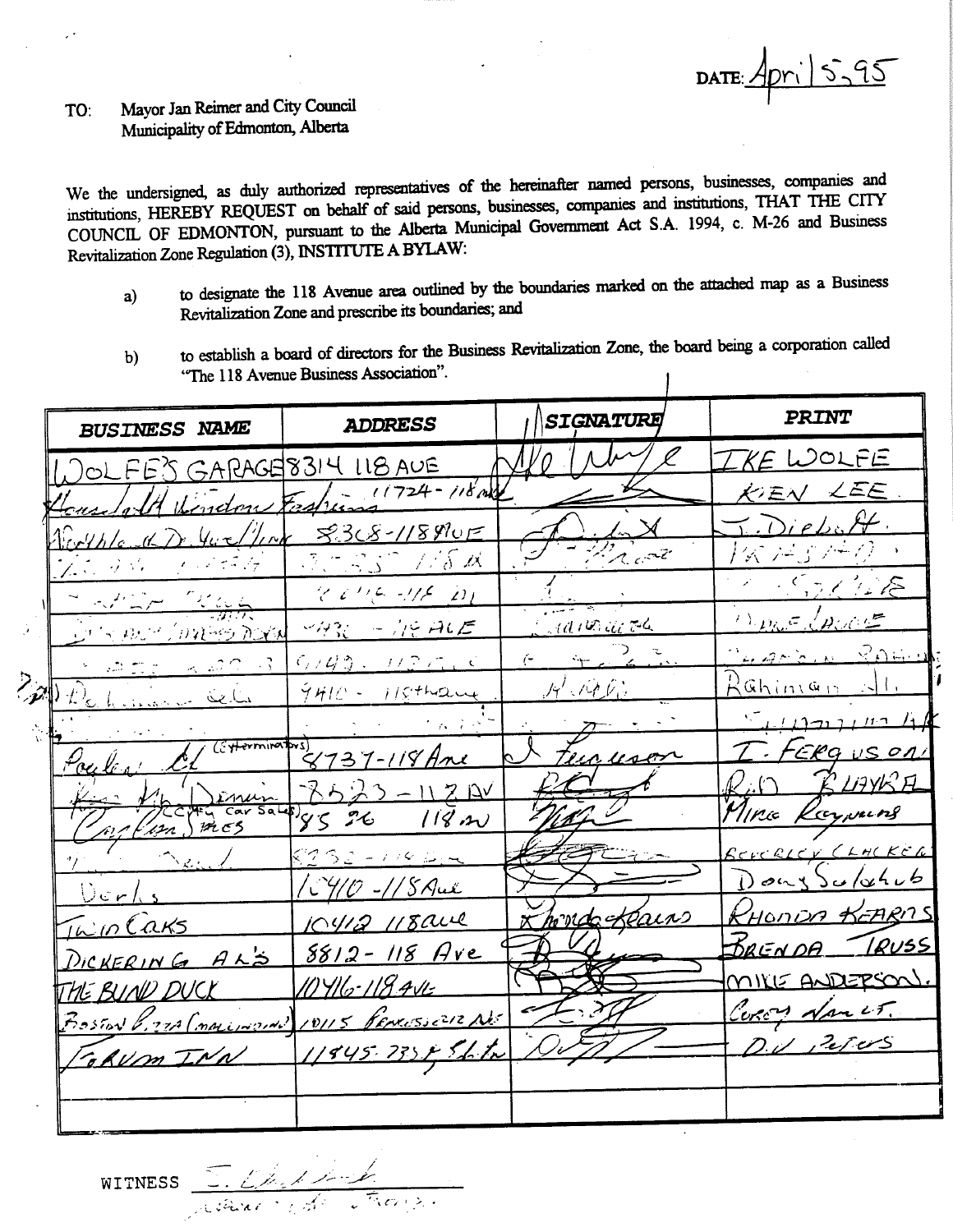DATE:  $\sqrt{mn}$  /3/95

We the undersigned, as duly authorized representatives of the hereinafter named persons, businesses, companies and institutions, HEREBY REQUEST on behalf of said persons, businesses, companies and institutions, THAT THE CITY COUNCIL OF EDMONTON, pursuant to the Alberta Municipal Government Act S.A. 1994, c. M-26 and Business Revitalization Zone Regulation (3), INSTITUTE A BYLAW:

- to designate the 118 Avenue area outlined by the boundaries marked on the attached map as a Business  $a)$ Revitalization Zone and prescribe its boundaries; and
- to establish a board of directors for the Business Revitalization Zone, the board being a corporation called  $b)$ "The 118 Avenue Business Association".

| <b>BUSINESS NAME</b>                           | ADDRESS                 | SIGNATURE      | PRINT                        |
|------------------------------------------------|-------------------------|----------------|------------------------------|
|                                                |                         |                | Jose Curren                  |
| Et Salvan & Ledru 22 + 870 = 118 ane = 15 1750 |                         |                | CLYDERAh <sup>y</sup>        |
| $Z^{2}$ $5.11.53.7262$                         | 44131511                | $\sqrt{2}$     |                              |
|                                                | $8905 - 118$ Ave        | Theli Kh       | CHARLIE KHA                  |
| PUSSYCAT VIDEO                                 | $6954 - 11874$          | Junior         | VISHVA JUNEJ                 |
| LEASCINATION VIDEE                             | $5255 - 11604$          | Gramora        | VISSUVA JUMESA               |
|                                                | $5260 - 11804$          | Valyssere      |                              |
| VICans For Loss                                | $11739 - 932$           | JAGU.          | Keith Dyer                   |
|                                                | $11844 - 10381$         | $\mathscr{A}$  | CATHY LI                     |
| Oxford Davi Care<br>GATE 81 BINGO)             | <u> 10210 - 118 Ave</u> |                | <u>JOSEPH</u> MCLAUGHLIN     |
| Prescent to Educate                            | 10/21 - Frances Et Au   |                | Buchon Leagon General REAGAN |
| 4 SUPMARINE                                    | 96-19 1188AV            | Thet           | <i>MICK SOULANDROS</i>       |
| March Hury                                     | 9132-118 au             | Kantife        | 7 Maria Teing                |
| <u>Ruick Bele</u>                              |                         |                |                              |
| Vario Phistolia                                | $11660 - 4537$          |                | LENA FOR                     |
| Vero mellon                                    | $11765 - 9557$          | TIRE VILAGE    |                              |
| <u> Tolisedon Mohawk 11820-72st</u>            |                         | Jallard Closet | Dollard Cheret               |
| Texcuto Demisies Page 11832-1035.              |                         | hafidet        | H. G. MJAATVEIT              |
| VEARY PLANA LIGHOR STORE 11531 -103 DC.        |                         | Die minam      | DANE MARSCH.                 |
| 4 A BC Weddings 10428 - 118 Ave                |                         | B. Comb        | <u>Bruce Demkin</u>          |
|                                                |                         |                |                              |

WITNESS Therefore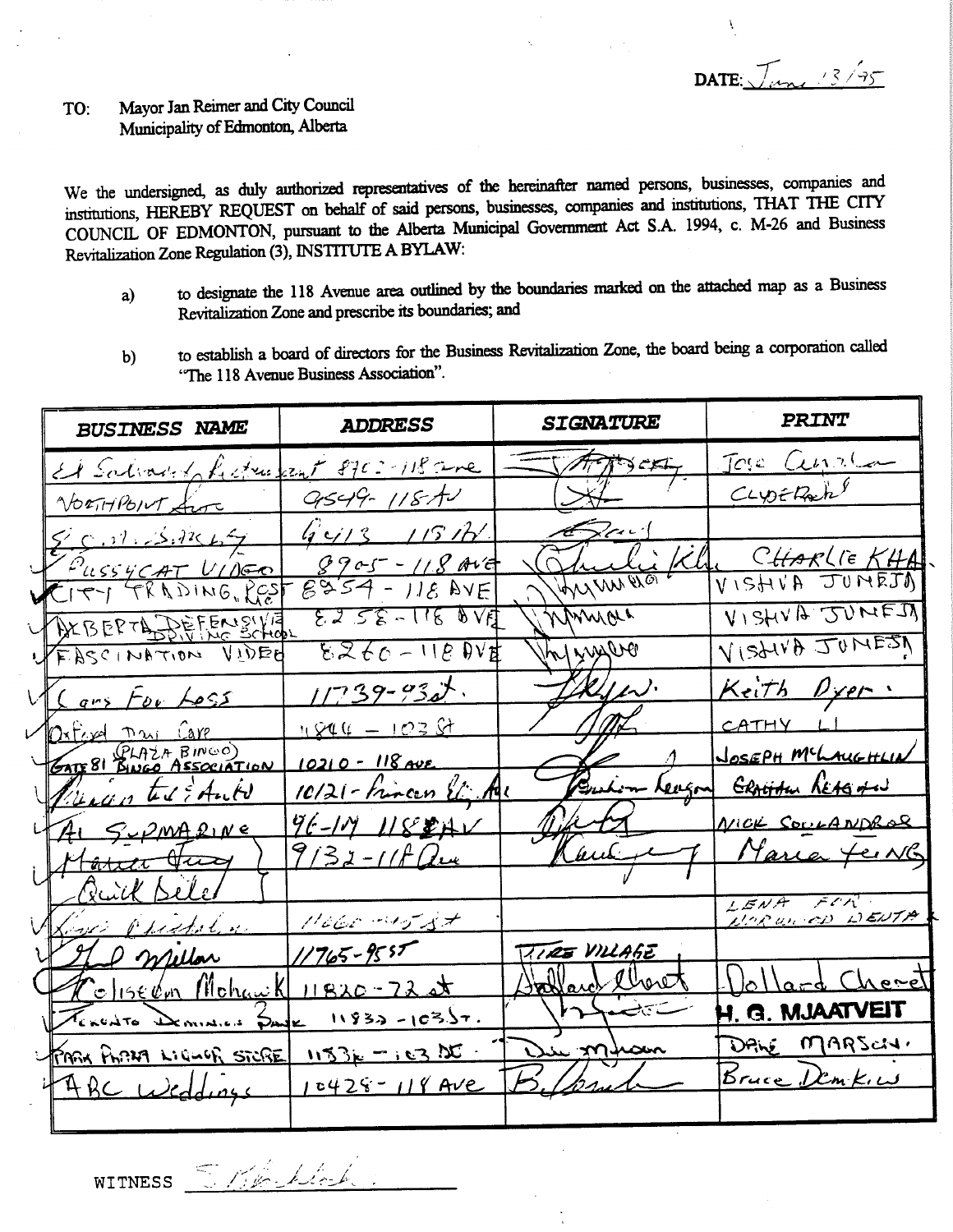DATE:  $J_{unc}$  20/95

We the undersigned, as duly authorized representatives of the hereinafter named persons, businesses, companies and institutions, HEREBY REQUEST on behalf of said persons, businesses, companies and institutions, THAT THE CITY COUNCIL OF EDMONTON, pursuant to the Alberta Municipal Government Act S.A. 1994, c. M-26 and Business Revitalization Zone Regulation (3), INSTITUTE A BYLAW:

- to designate the 118 Avenue area outlined by the boundaries marked on the attached map as a Business  $a)$ Revitalization Zone and prescribe its boundaries; and
- to establish a board of directors for the Business Revitalization Zone, the board being a corporation called  $b)$ "The 118 Avenue Business Association".

| <b>BUSINESS NAME</b>              | <b>ADDRESS</b>    | <b>SIGNATURE</b> | PRINT                  |
|-----------------------------------|-------------------|------------------|------------------------|
|                                   |                   |                  | Otto BARZ              |
| Eastwood Auto Bodycra 11843-72 Sv |                   |                  | $BH - WARSTS$          |
| Keway                             | $8718 - 8157$     |                  | Toe McNamara           |
| <u> Poraiso tropico</u>           | $8654 - 118$ and  |                  | $J\alpha\omega$ Employ |
| Alis Hallal paget.                | $9410 - 118$ care |                  | Kahiman<br>$\Delta$ (  |
|                                   |                   |                  |                        |
|                                   |                   |                  |                        |
|                                   |                   |                  |                        |
|                                   | $\mathbb{R}$      |                  | $\ddot{\phantom{1}}$   |
|                                   |                   |                  |                        |
|                                   |                   |                  |                        |
|                                   |                   |                  |                        |
|                                   |                   |                  |                        |
|                                   |                   |                  |                        |
|                                   |                   |                  |                        |
|                                   |                   |                  |                        |
|                                   |                   |                  |                        |
|                                   |                   |                  |                        |
|                                   | $\zeta_{\star}$   |                  |                        |
|                                   |                   |                  |                        |
|                                   |                   |                  |                        |

l,

S Blacklock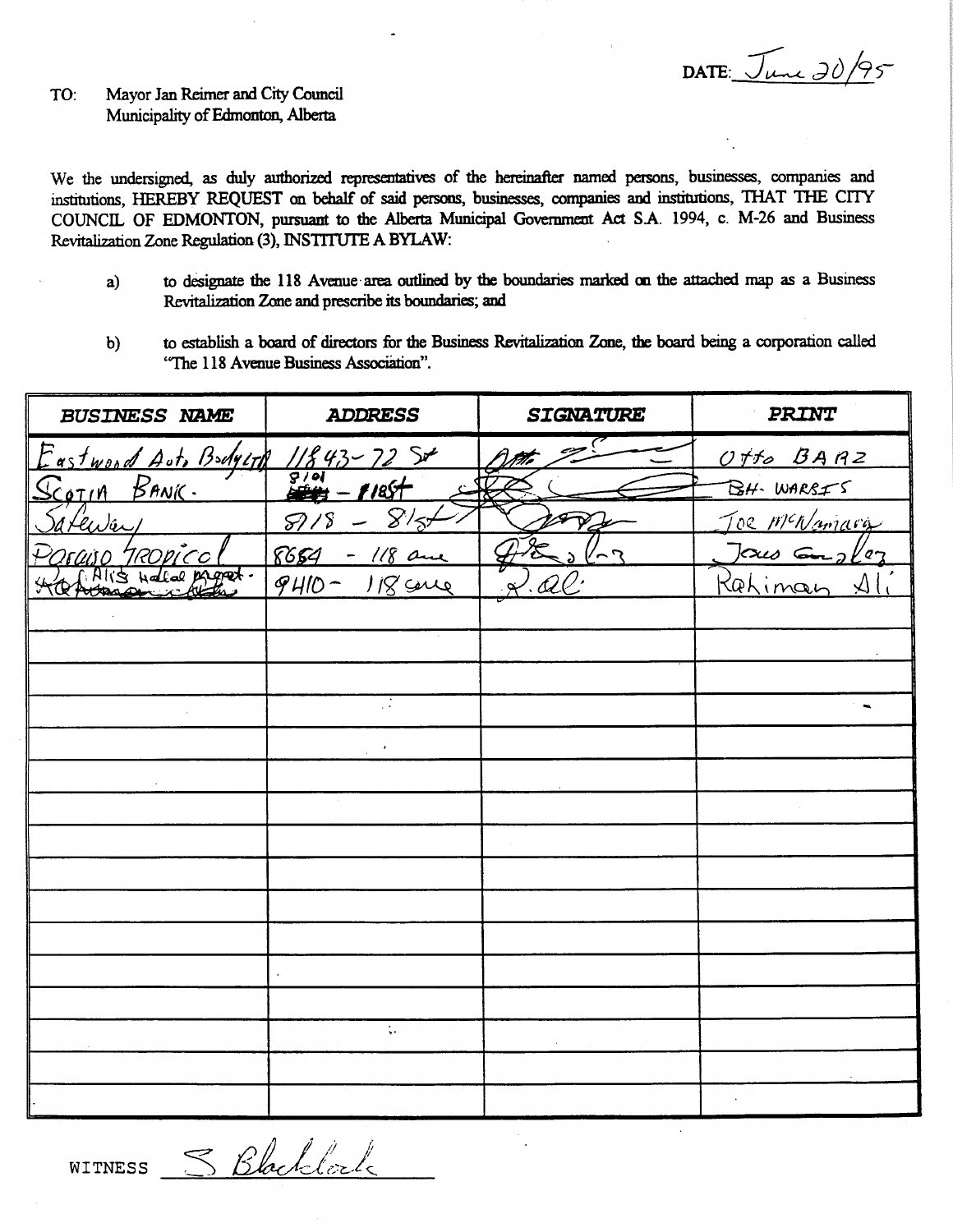## IN THE MATTER OF A REQUEST TO THE CITY OF EDMONTON, IN THE PROVINCE OF ALBERTA

 $\sim 10^{-10}$ 

AND IN THE MATTER OF S.224(3) a OF THE MUNICIPAL GOVERNMENT ACT, BEING CHAPTER M-26 OF THE REVISED STATUTES OF ALBERTA (1994)

### AFFIDAVIT

I,  $\frac{\sum_{k=0}^{n} P_{k-}/P_{k-}}{P_{k-}/P_{k-}}$  OF EDMONTON, ALBERTA, BUSINESSMAN MAKE OATH AND SAY:

THAT I was present and did personally witness each of the signatures set florth on every page of the attached request (except<br>my own signature on behalf of  $\sqrt{n/2}\sqrt{2m}$  /  $\sqrt{n/2}\sqrt{2m}$ , which was witnessed by <del>Chara Dundt.</del>

THAT at the bottom of each page of the attached request is my stonature as witness (except my signature on behalf of Centa Duncti, as witness).

THAT I am of the full age of 18 years.  $3.$ 

THAT I am representing the interests of  $\frac{f_1/f_2}{f_1}$ ,  $f_2$ ,  $f_3$ ,  $f_4$ ,  $f_5$ ,  $f_6$ , 4. a company named in the attached request and which is shown on the current assessment roll of the city of Edmonton as being assessed for business assessment with respect to the area contained in the proposed 118 Avenue Business Revitalization Area.

THAT I do verily believe that each signatory 1) is of the age 5. of 18 years and 2) is duly authorized to sign his or her name as the case may be, on behalf of the person, business, company, institution or other entity on behalf of which he or she is purporting to sign, 3) each of the persons, businesses, companies, institutions or other entities listed in the attached request is shown on the current assessment roll of the city of Edmonton as being assessed for business assessment with respect to the proposed 118 Avenue Business Revitalization Area or is located and carrying on business within the boundaries of the proposed 118 Avenue Business Revitalization Area and accordingly is liable to pay business tax assessments levied within said Area.

Sworn before me at Edmonton, Alberta this  $\frac{12}{2}$  day of  $\frac{7}{2}$ , 1988.75.

El Clec Marsello A Commissioner for Oaths in and for the Province of Alberta

S Bhill L

ETELEA MAZZOTTA Commissioner for Oatlis Expiry December 11, 1997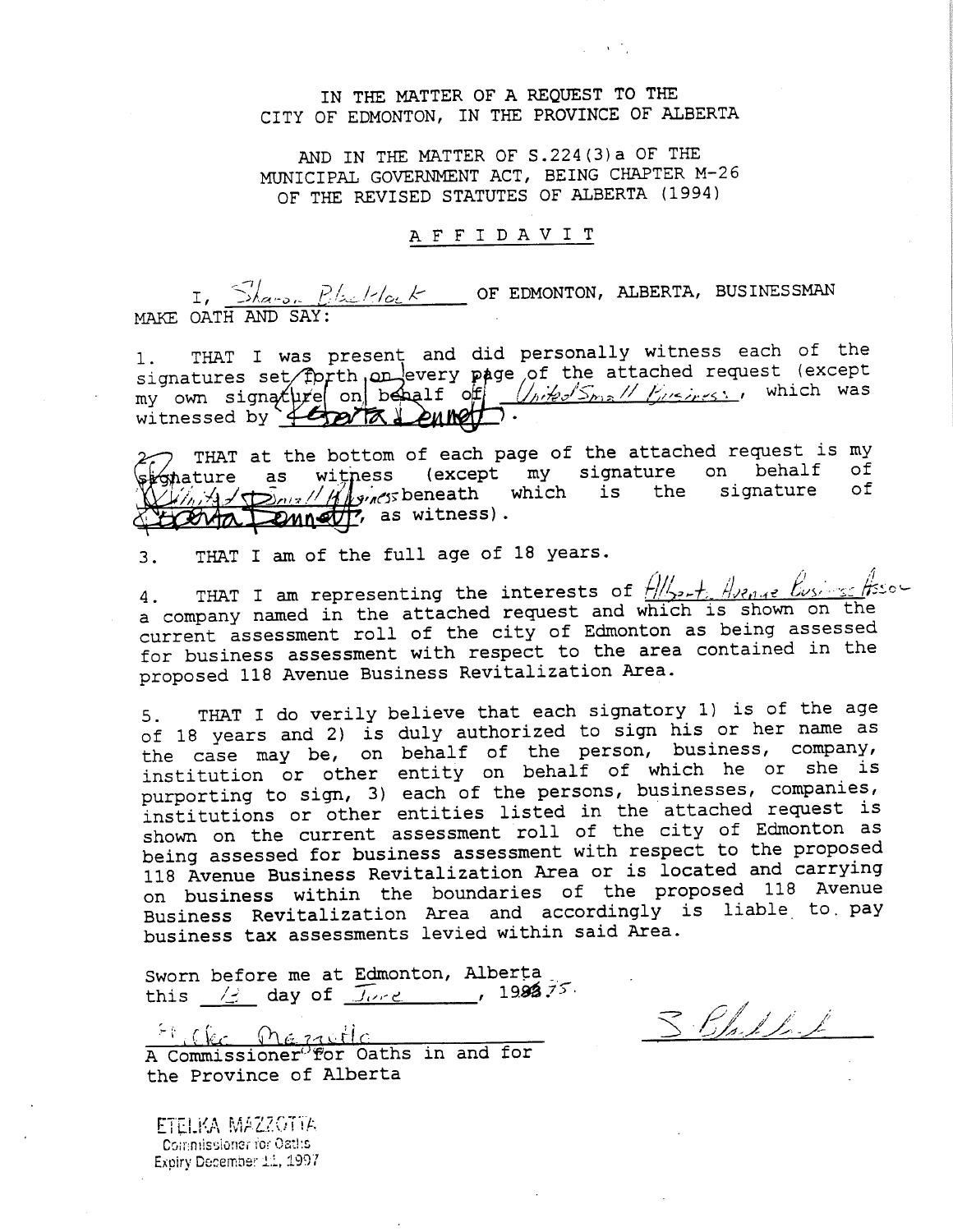## IN THE MATTER OF A REQUEST TO THE CITY OF EDMONTON, IN THE PROVINCE OF ALBERTA

AND IN THE MATTER OF S.224(3) a OF THE MUNICIPAL GOVERNMENT ACT, BEING CHAPTER M-26 OF THE REVISED STATUTES OF ALBERTA (1994)

### AFFIDAVIT

I,  $\frac{1}{\sqrt{2(1-\frac{1}{2})N}}$  of EDMONTON, ALBERTA, BUSINESSMAN MAKE OATH AND SAY:

THAT I was present and did personally witness each of the 1. signatures set forth on every page of the attached request (except my own signature on behalf of \_\_\_\_\_\_\_\_\_\_\_\_\_\_\_\_\_\_\_\_\_\_, which was  $\overline{\phantom{a}}$ witnessed by

THAT at the bottom of each page of the attached request is my  $2.$ signature as witness (except my signature on behalf of , beneath which is the signature of  $\overline{\phantom{a}}$ , as witness).

THAT I am of the full age of 18 years. 3.

ť

THAT I am representing the interests of Allerta Unsaint Pass Associate  $4.$ a company named in the attached request and which is shown on the current assessment roll of the city of Edmonton as being assessed for business assessment with respect to the area contained in the proposed 118 Avenue Business Revitalization Area.

THAT I do verily believe that each signatory 1) is of the age 5. of 18 years and 2) is duly authorized to sign his or her name as the case may be, on behalf of the person, business, company, institution or other entity on behalf of which he or she is purporting to sign, 3) each of the persons, businesses, companies, institutions or other entities listed in the attached request is shown on the current assessment roll of the city of Edmonton as being assessed for business assessment with respect to the proposed 118 Avenue Business Revitalization Area or is located and carrying on business within the boundaries of the proposed 118 Avenue Business Revitalization Area and accordingly is liable to pay business tax assessments levied within said Area.

Sworn before me at Edmonton, Alberta this  $\frac{1}{3}$ <sup>4</sup> day of  $\sqrt{u_h u^2}$ , 1998.5

Field hometic A Commissioner for Oaths in and for the Province of Alberta

Experience Alimations

ETELKA MAZZOTTA **Commissioner for Oaths** Explry December 11, 1997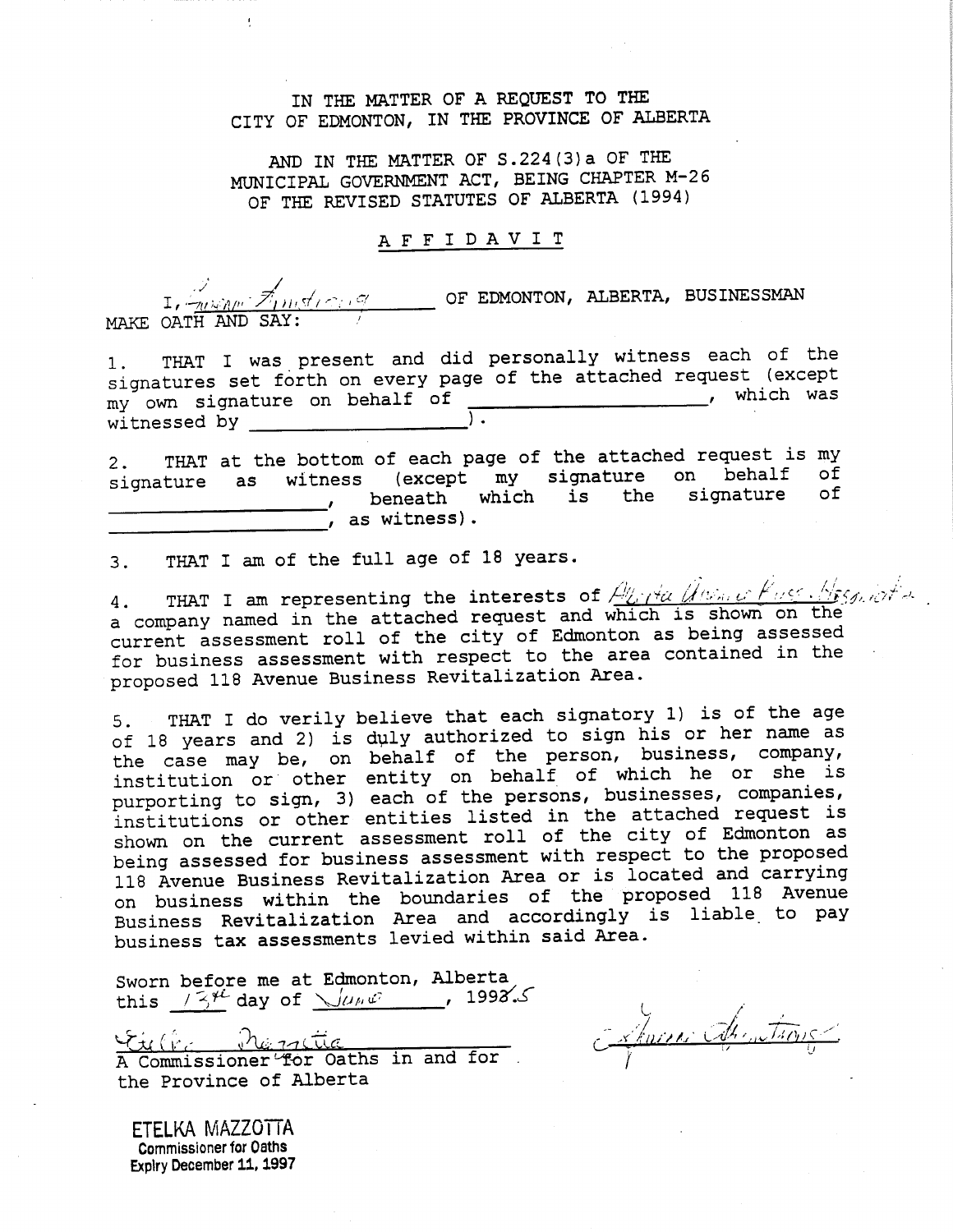

(S.1(a), Bylaw 11371, December 10, 1996)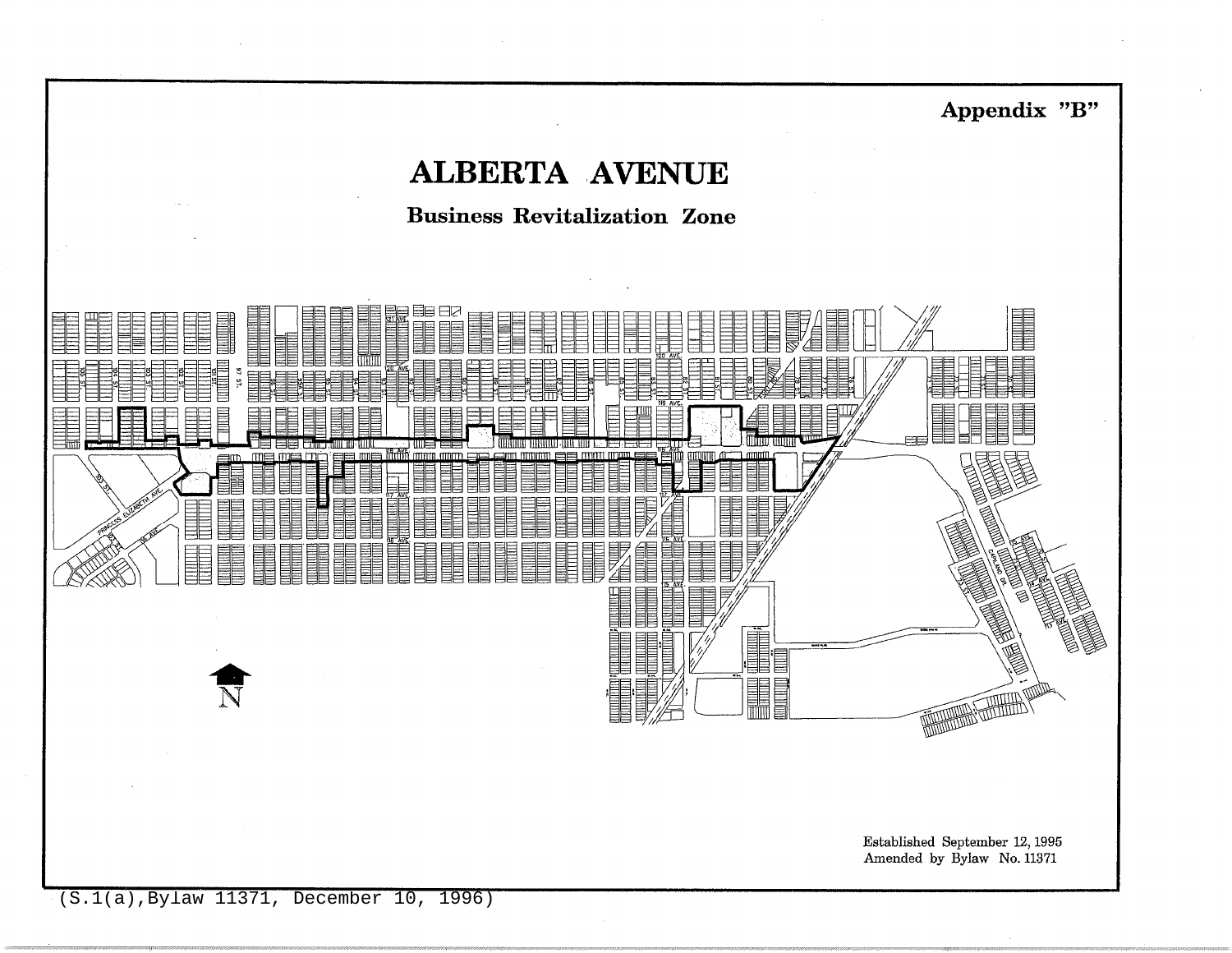Appendix "C"

#### BOUNDARIES OF EDMONTON ALBERTA AVENUE BUSINESS REVITALIZATION ZONE

The Edmonton Alberta Avenue Business Revitalization Zone shall consist of all lots lying within the following boundaries:

On the West

Originating at 118 Ayenue and 105 Street, north one lot to the east/west lane located north of 118 Avenue.

On the North

Originating at the intersection of 105 Street and the east/west lane located  $\ddot{\phantom{1}}$ north of 118 Avenue, east to 104 Street, north to 119 Avenue, east to 103 Street, south to the north boundary of the second (2nd) lot north of 118 Avenue, east to the north/south lane, north one lot, east to 102 Street, south to the north boundary of the first (1st) lot north of 118 Avenue, east to the north/south lane, north one lot, east to 101 Street, south one lot, east to 97 Street, north four lots, east to the north/south lane, south two lots, east to the north/south lane located east of 95A Street, south one lot, east to 95 Street, north to the east/west lane located north of 118 Avenue, east along the east/west lane to 93 Street, continue in a straight line through the Alberta Avenue Community League site to 92 Street, east along the east/west lane to the north/south lane located east of 92 Street, east along the north boundary of the third (3rd) lot north of 118 Avenue to 90 Street, north on 90 Street to the east/west lane, east along the east/west lane to 89 Street, south to the north boundary of the lot located north of the east/west lane, east to the north/south lane, south to the east/west lane, east along the lane to 86 Street, continue east in a straight line through the Eastwood Community League site and along the north boundary of the second (2nd) lot north of 118 Avenue to the north/south lane located east of 83 Street, east along the east/west lane to 82 Street, north on 82 Street to 119 Avenue, east on 119 Avenue to 80 Street, south on 80 Street to the north boundary of the second (2nd) lot located north of the east/west lane, east to the north/south lane located east of 80 Street, south along the north/south lane to the east/west lane located north of 118 Avenue, east along the east/west lane to 78 Street, south on 78 Street to 118 Avenue, east on 118 Avenue to the LRT tracks.

On the East

Originating at 118 Avenue, west of the LRT tracks, south along the LRT tracks to 117 Avenue.

On the South

Originating at 117 Avenue, west of the LRT tracks, west on 117 Avenue to 79 Street, north on 79 Street to the east/west lane located south of 118 Avenue, west along the east/west lane to the north/south lane located east of 82 Street, south along the north/south lane to 117 Avenue, west on 117 Avenue to the north/south lane located east of 83 Street, north along the north/south lane to the south boundary of the fourth (4th) lot south of 118 Avenue, west to 83 Street, north two lots, west along the south boundary of the third (3rd) lot south of 118 Avenue to 84 Street, west along the east/west lane located south of 118 Avenue to 86 Street, south one lot, west along the south boundary of the fourth (4th) lot south of 118 Avenue to 87 Street, west along the east/west lane located south of 118 Avenue to the north/south lane located east of 89